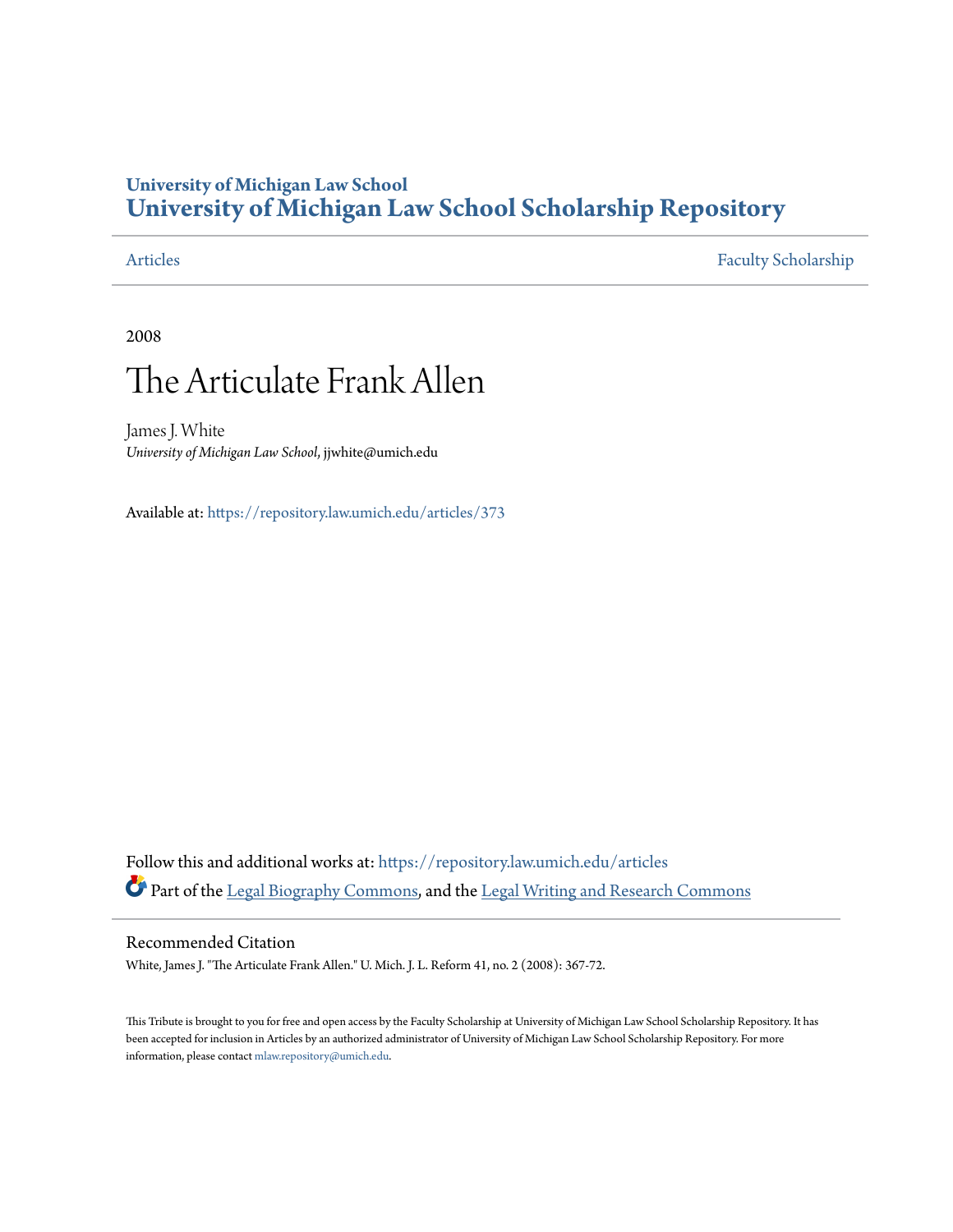### James J. White\*

Frank Allen had all of the wonderful talents that Ted St. Antoine and Rick Lempert ascribe to him. He was exceptionally smart and thoughtful (no one gets to give those fancy lectures who is not). He was a wise man (he led the faculty through the tough times at the end of the Vietnam War). And he was compassionate but tough as nails (he favored affirmative action, but was willing to close down the BAM affirmative action disruption with police if necessary-Frank's statement of his intention to call the police after the law school classes were disrupted forced the timorous Central administration to take action).

Grand as these talents are, they are not what made Frank Allen unique. Frank was the most articulate man I have ever known. The respect for his facility in using particularly the spoken word, but also the written word, is shown by the frequently murmured acknowledgement among envious faculty members that Frank seemed to "talk in paragraphs." When he spoke in conversation, to the faculty, or in a prepared address, I had to resist the temptation to take out my pen and steal some of his phrases.

In the hope that I might lead a lawyer or a student to dip into Frank Allen's writings for the purpose of improving his own writing (and with the incidental benefit of exposing himself to some of Frank Allen's ideas), I devote a couple of pages to the words that Frank used in the Russell Lecture. The lecture, The Law as a Path to the World, was published in the *Michigan Law Review* in **1978.'**

Frank began his paper by quoting Mr. Justice Oliver Wendell Holmes "the law is a small subject (though ... it leads to all things). '' 2 Drawing particularly on the criminal law, his specialty, Frank shows how the law reflects the wishes, hopes, and uncertainties of society. In the paper he shows the law's uncertainty between the use of the criminal law as a means, on the one hand, merely to punish or, on the other, as a means to rehabilitate the criminal and to punish him little or not at all. He asserts that this confusion in the law arises from society's uncertainty both about what is right and what is possible.

<sup>\*</sup> Robert A. Sullivan Professor of Law, University of Michigan Law School.

<sup>1. 77</sup> MICH. L. REv. 157 (1978).

<sup>2.</sup> *Id.* at 157.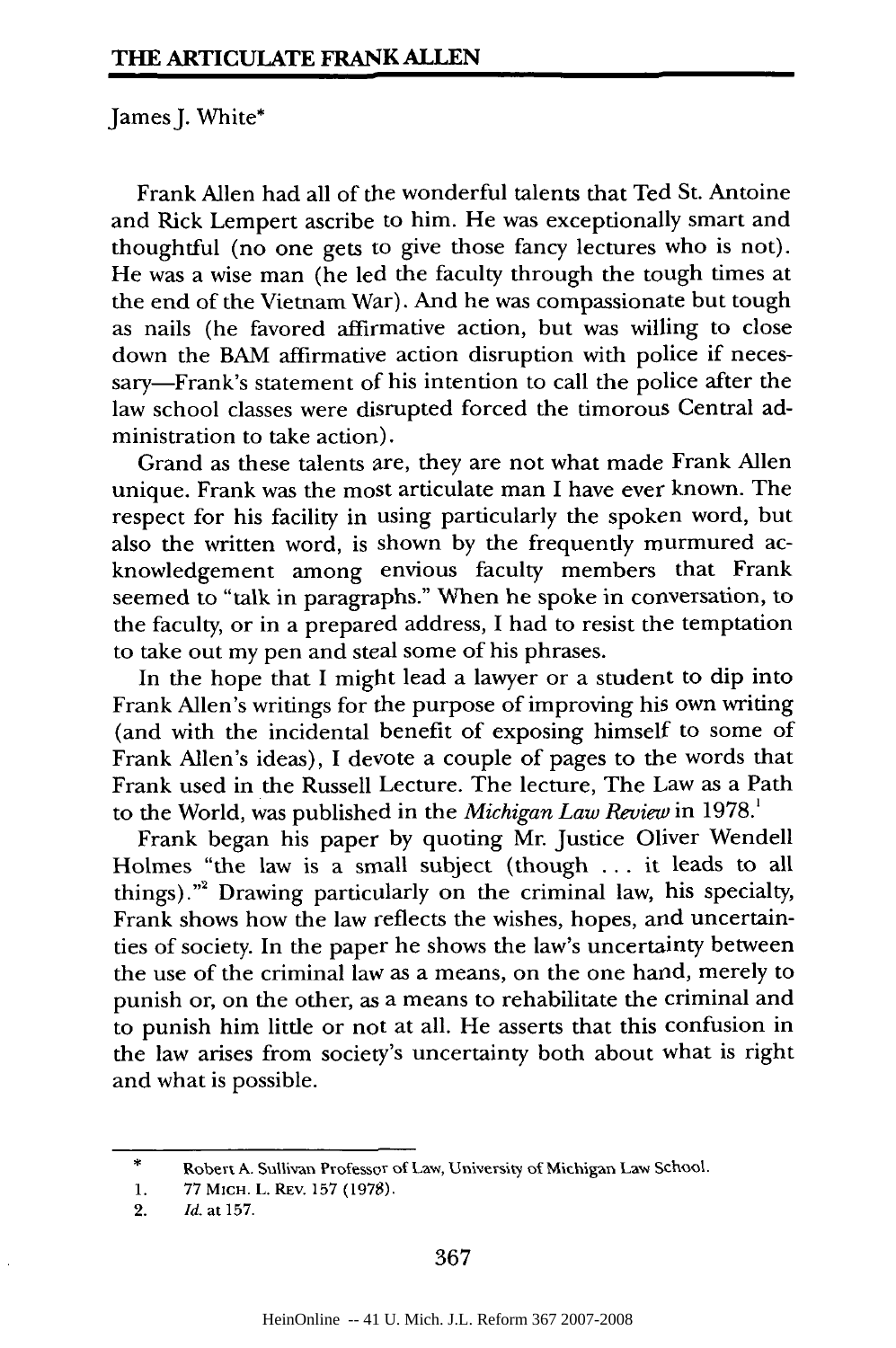#### FOUR **REASONS**

It is one thing to understand that Frank Allen was the most articulate person on the faculty, but it is something else to explain exactly what he did to earn that title. Of course, he thought clearly and clear thought is surely a condition to clear speech, but I pass that, for clear thought, while necessary, is not sufficient. Many clear thinkers are not felicitous speakers or writers.

In the Russell lecture I will point to four things that set Frank apart as a speaker and as a writer.

First are Frank's words. Whether **by** instinct or consciously Frank always picked the right word. He was not afraid to use large words that would have been missing from the common vernacular but he never chose words that were pretentious or unnecessarily obscure. Neither "Normative," nor " Heuristics" would have earned a place in Frank Allen's writing, and "conflate" would never take the place of "confuse." But we do find words like "malleability," "stigmatic," and many other words such as "blameworthiness" that are familiar to lawyers and to the well educated but might be less well-known **by** laymen. So the first characteristic of Frank's writing and speech is his choice of the right word for the audience and for the idea and his avoidance of obscure and pretentious words.

Second are Frank's metaphors, perfect metaphors. They are never mixed and they always add meaning to the text that precedes or follows them. Often they are set against one another. In succeeding clauses he describes the confusion of the criminal law as it assumes first the "mantle of the moral philosopher" and, "a moment later, the posture of the behaviorist."<sup>3</sup> Do you see how these fit? The behaviorist assumes a "posture," he does not earn a formal, traditional "mantle" but it would be wrong for the moral philosopher merely to "assume a posture;" on him the "mantle" fits.

A third strength of Frank's writing is repetition. Unaffected **by** the generations of law review editors who abhorred repetition, Frank understood the virtue of and need for repetition to make heavy ideas comprehensible. The repetition and alternative expression of an idea that has already been presented occurs not only in his metaphors but also **by** his following the general with the specific. This redundancy lets the reader or listener get the meaning of the general statement if he understands the specific and vice versa. **Of** course, Frank's repetition of a thought comes with such a light touch that we do not appreciate the repetition unless we look for it.

**<sup>3.</sup>** *Id.* at 159.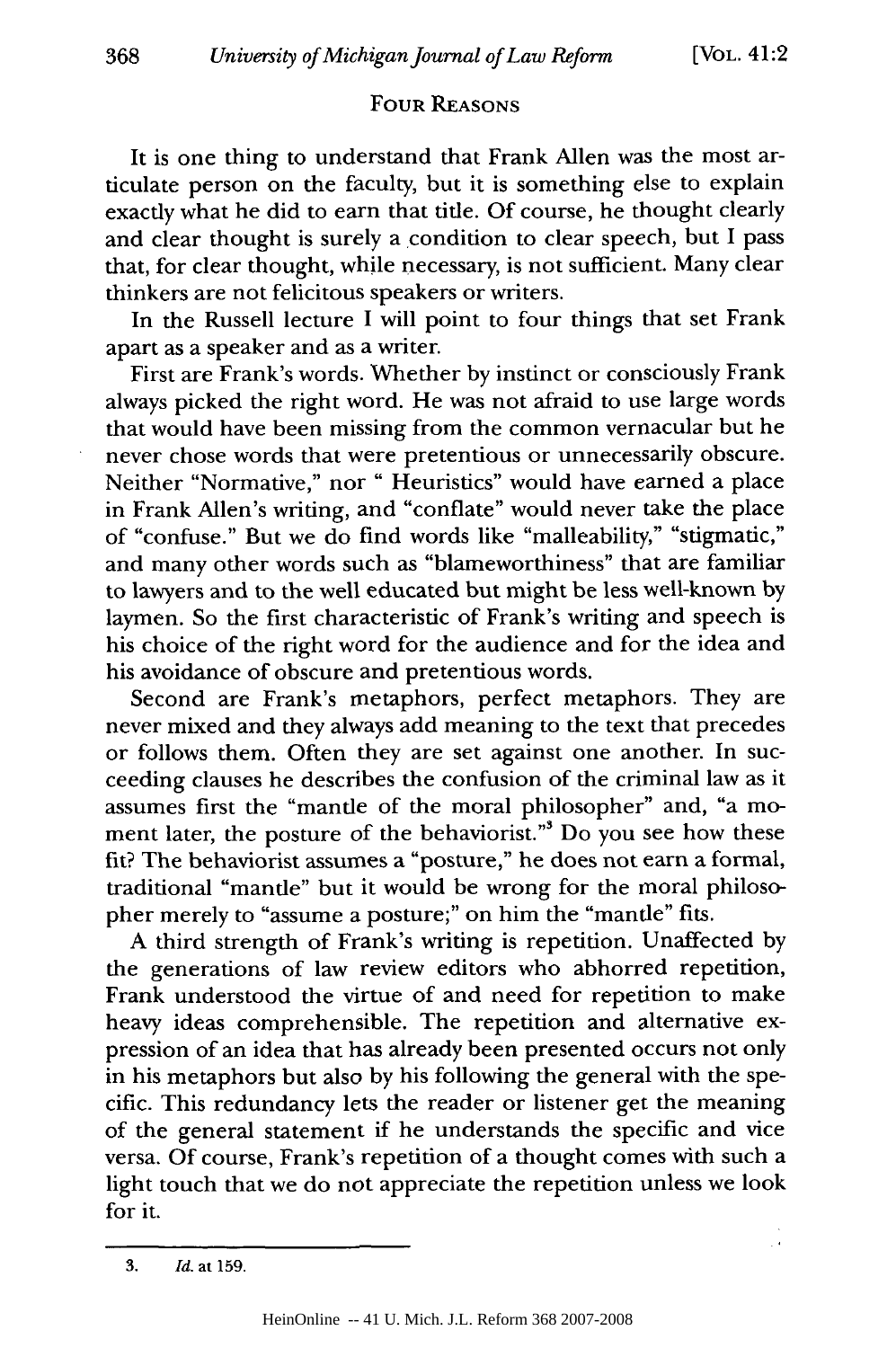#### *Tribute*

Consider the following sentence, 'Justification of resort to punishment can be said to rest on utilitarian calculation-the deterrence or incapacitation of offenders, their rehabilitation, the security and survival of the state."<sup>4</sup> Now a reader of that sentence will understand what Frank is saying even if he has no idea about the meaning of "utilitarian." The phrase after the hyphen explains what society seeks from punishment and so tells the meaning of the sentence even if the reader has never heard of a "utilitarian calculation."

A fourth characteristic of Frank's writing is his frequent invocation of prominent intellectual or historical figures and his citation to literary characters. As a shorthand way of conveying ideas that are important but too peripheral or too complex to earn extended coverage, Frank often refers to the work of others or to well-known literary characters. We find Oliver Wendell Holmes at the beginning of the piece, Doris Lessing and one of the Karamazovs in the middle, and Aristotle toward the end.<sup>5</sup> Today these references might seem ostentatious, but they never seemed so from Frank's mouth or pen. Some might even say that these references are a claim of superiority; I would argue, on the contrary, that they show Frank's respect for the reader and listener-one who should know Karamazovs and should understand the lessons of Aristotle.

Doubtless I have failed to note many of the subtleties that make Frank's work so clear and bright but that is the best a novice can do. To test my claims (and to test your ability to do better than I) I quote two passages at length and give my evaluation. See how you can improve on mine.

#### **EXAMPLES**

The following paragraph is in the middle of the article where Frank discusses the law's persistent use of blameworthiness:

Perhaps the most basic reason for the persistence and survival of the blameworthiness principle is that in many instances it expresses what might be called the popular understanding of criminality. In widely differing societies rulers have encountered stubborn communal insistence that only

<sup>4.</sup> *Id.* at 160.

<sup>5.</sup> *Id.* at 157, 159, 159, 169. This piece of only 13 pages also invokes Hitler, Mozart, Eric Sevareid, B.F. Skinner, Immanuel Kant, Jimmy Carter, the Old and New Testaments, Greek Drama, an anonymous behavioral scientist correspondent, and a judge of five centuries ago.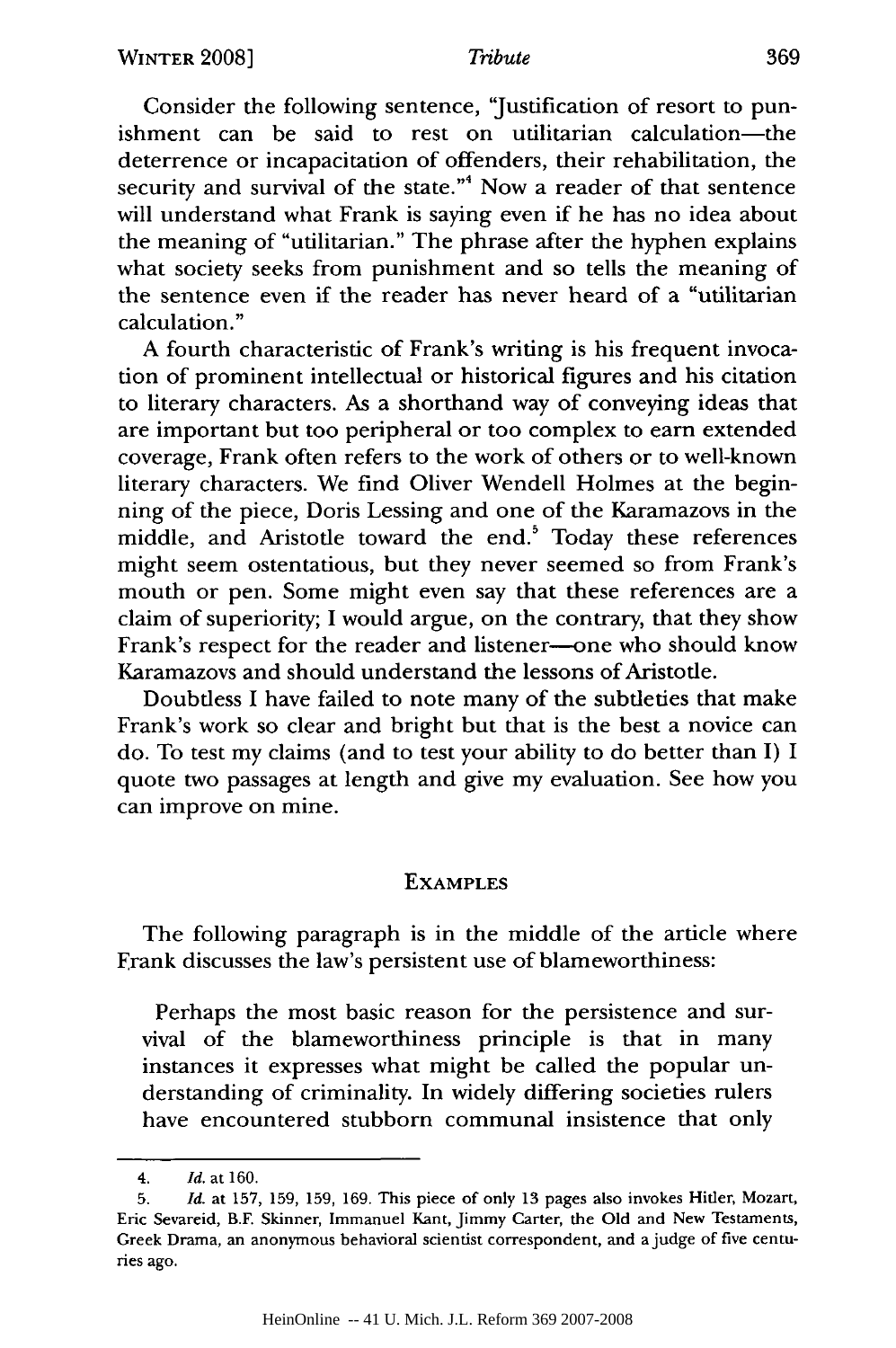those persons who *deserve* such treatment should be subjected to the severe and stigmatic penalties of the criminal law. Deserved punishment, in turn, appears to imply an offender possessed of meaningful powers to choose his own acts and one who has used those powers to pursue a course offensive to decency and propriety. That moral conviction and outrage fuel the system of criminal justice requires little demonstration. Patently such motivations significantly influence what kinds of behavior will be defined as criminal; what acts will be selected for criminal prosecution; and what penalties will be imposed once offenders are convicted. A law-giver who has misjudged the community's sense of propriety and proportion by condemning acts that are widely approved or authorizing penalties too extreme, may encounter the phenomenon of nullification: Prosecutors may refuse to prosecute; juries may disregard the evidence and acquit, and judges may in myriad ways frustrate the enforcement of the law. The Prohibition Experiment provided many instances of such responses, but examples may be drawn from other historical periods, including the present.<sup>6</sup>

In only twenty-three lines Frank summarizes and explains an idea that might take weeks of discussion in a criminal law class. Look at how he does it. He emphasizes the power of the "community"; in his words, the people exert a "stubborn communal insistence." He carefully outlines the risk of the lawgiver and beautifully illustrates the idea of nullification by referring to Prohibition.

A few pages farther on, Frank presents the counter claim: if blameworthiness is so important, why do we have any doubt about applying our moral rules to the criminal law and to criminal behavior? He describes the law and society's uncertainty as follows:

Why not a morally based criminal law? It is in attempting to respond to these and similar questions that one uncovers the clearest evidences of the kinship of the criminal law with the times in which it functions. For in the effort to predicate criminal liability on moral culpability and to proportion penalties to moral default one instantly becomes enmeshed in a gamut of characteristic modern issues. Here one tastes the flavor of the twentieth century and learns of ambiguity, contradiction, conflict of social purpose, compromise, and

*<sup>6.</sup> Id.* at 161.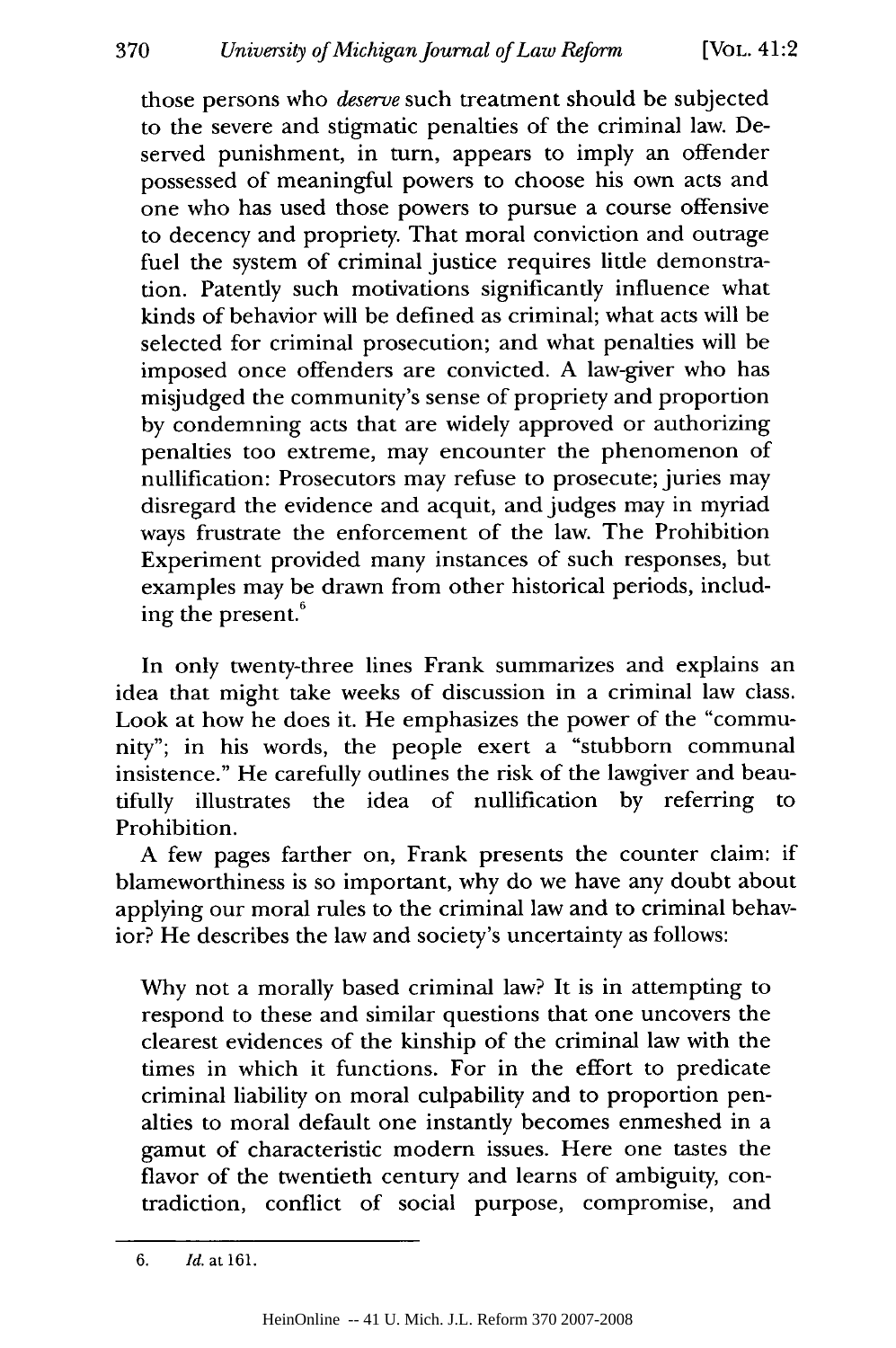#### *Tribute*

incoherence. When he was a candidate for the presidency, Mr. Carter called for a morally based politics and a morally based foreign policy. One suspects that the success of efforts to achieve a morally based criminal law will prove as tentative and incomplete as that in other areas, and for many of the **<sup>7</sup>** same reasons.

Note the metaphor in the middle of the paragraph: "tastes the flavor of the twentieth century." The remainder of the sentence explains the "flavor" for the reader who might be uncertain of its taste; it is "ambiguity, contradiction, conflict of social purpose" and the like. The paragraph reveals another aspect of Frank's writing; he is a kind man and his words are not needlessly hostile or critical. In the last two sentences of the paragraph he gently chides our former president for his naïveté about politics and foreign policy.

In the next paragraph he acknowledges the uncertainty that many have felt in confronting this ambiguity, contradiction, and incoherence: "Some serious students have found themselves in positions like those of liberal clergyman whose faith in the assumptions of the traditional theology are shaken but who are unwilling to separate themselves completely from the tradition they have come to doubt."8

What a wonderful image. How possibly can a smart and reflective clergyman avoid doubt about the literal accuracy and the traditional understanding of the teachings of Christianity?

He continues by raising the question what morality and whose morality should be invoked to measure blame. He illustrates these difficulties with a reference to the abortion debate: "Nor can these challenges always be set to rest through the processes of democratic lawmaking-by judicial edict or legislative enactment-as the continuing abortion controversy abundantly illustrates."9

The parenthetical phrase that is set off by hyphens emphasizes and makes clear what he means by "lawmaking." His reference to the "abortion controversy" directs every reader's mind to the bitter disputes that have riled federal, state, and local politics continuously for more than twenty years.

I conclude with two sentences in which Frank summarizes the work of the legislatures, courts, and scholars in their attempt to find a place for blameworthiness without excluding behaviorism from the criminal law universe (and vice versa): "It would surely be

<sup>7.</sup> *Id.* at 163.

<sup>8.</sup> *Id.* at 163.

*<sup>9.</sup> Id.* at 165.